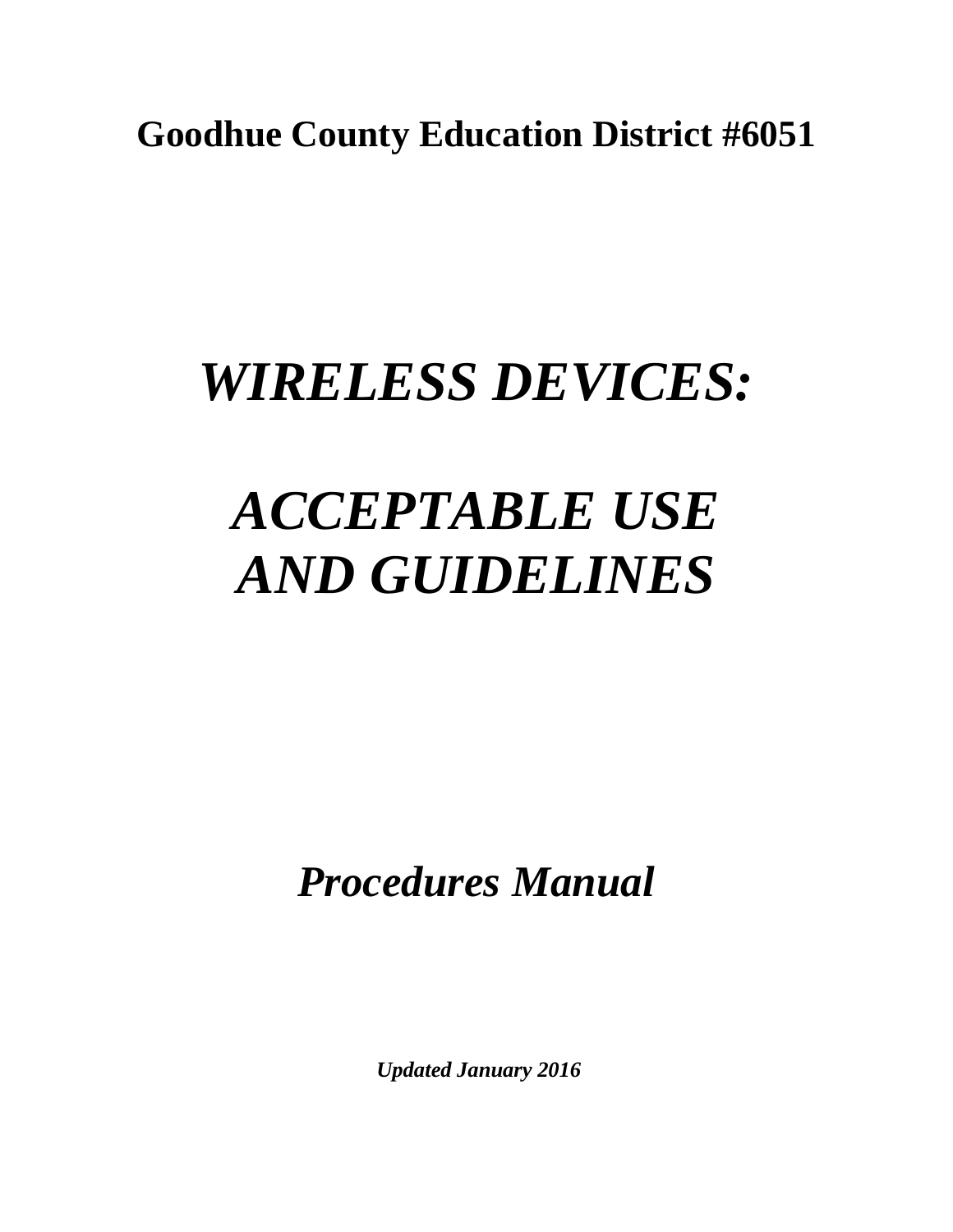### **Table of Contents**

| <b>Overview</b>                                 | 3                       |
|-------------------------------------------------|-------------------------|
| <b>Definitions</b>                              | 3                       |
| <b>General Guidelines</b>                       | $\overline{\mathbf{4}}$ |
| <b>Eligibility Requirements</b>                 | 5                       |
| <b>Supplemental Compensation Amount</b>         | 5                       |
| <b>Establishing the Supplement</b>              | 6                       |
| <b>Cellular Service Contracts and Equipment</b> | 7                       |
| <b>Use of Cellular Devices</b>                  | 8                       |
| <b>Special Situations</b>                       | 8                       |
| <b>Appendix:</b>                                |                         |
| <b>Wireless Devices Option Form</b>             | 9                       |

**\_\_\_\_\_\_\_\_\_\_\_\_\_\_\_\_\_\_\_\_\_\_\_\_\_\_\_\_\_\_\_\_\_\_\_\_\_\_\_\_\_\_\_\_\_\_\_\_\_\_\_\_\_\_\_\_\_\_**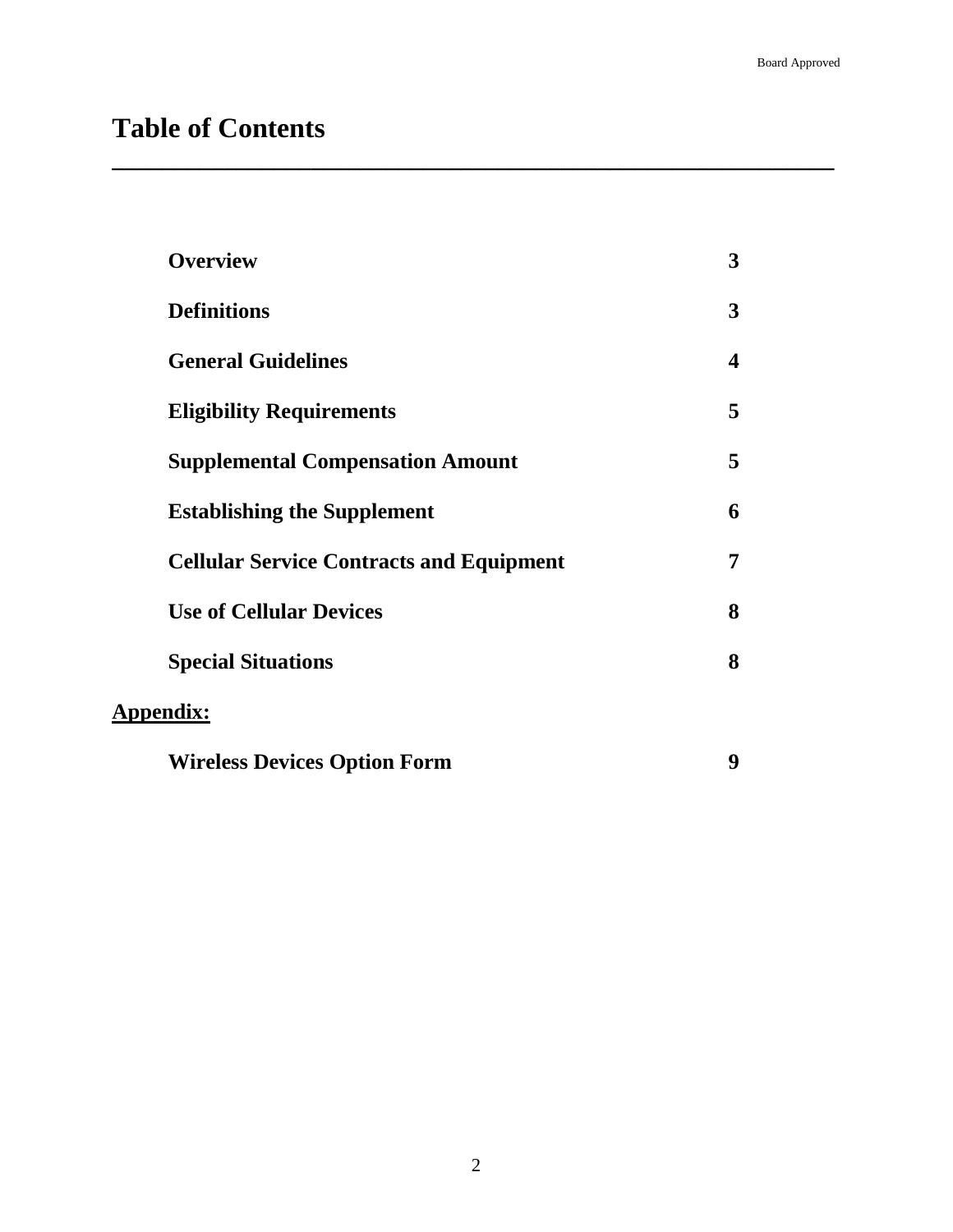### **OVERVIEW**

The purpose of the Goodhue County Education District #6051 (GCED 6051) Wireless Devices Procedures is to establish consistent guidelines for employees throughout the District, ensure compliance with IRS regulations, and reduce the administrative burden associated with processing the expenses related to the use of cellular devices for District business.

**\_\_\_\_\_\_\_\_\_\_\_\_\_\_\_\_\_\_\_\_\_\_\_\_\_\_\_\_\_\_\_\_\_\_\_\_\_\_\_\_\_\_\_\_\_\_\_\_\_\_\_\_\_\_\_\_\_\_**

The Internal Revenue Service (IRS) considers employer-provided cell phones and personal digital assistants (PDAs) to be "listed property" for the purposes of tax liability. A significant amount of record keeping, including documenting the amount of the expense, the time and place of the call, and the business purpose of the call, to qualify the use of a cell phone or cellular PDA for business purposes. This detailed record keeping is onerous for both the employee and the employer.

As a result of these requirements, effective July 1, 2012, GCED 6051 will no longer own cellular phones or PDAs or contract with cellular providers for monthly service for cellular devices (except in special situations as described below), or reimburse employees for ongoing business expenses related to cellular devices. Instead, District employees who meet eligibility requirements will be provided with monthly taxable supplemental compensation to defray some of the costs of either a cell phone or cellular PDA. Principals/Administrators will determine if an employee meets the requirements for supplemental compensation.

The implementation of the Wireless Devices Policy requires that District credit cards not be used to pay for cell phone or cellular PDA charges.

NO policy or procedure is to be established that differs from the District's Wireless Devices Policy or this Procedures Manual.

**\_\_\_\_\_\_\_\_\_\_\_\_\_\_\_\_\_\_\_\_\_\_\_\_\_\_\_\_\_\_\_\_\_\_\_\_\_\_\_\_\_\_\_\_\_\_\_\_\_\_\_\_\_\_\_\_\_\_**

### **DEFINITIONS**

#### **Wireless Devices**

Those communication devices that are mobile in nature (e.g., cell phones, pagers, cellular PDAs).

#### **Cellular Devices**

Those telecommunication devices that are mobile in nature (e.g., cell phones and cellular PDAs).

PDAs without cellular capabilities are not covered by the Wireless Devices Policy or these procedures.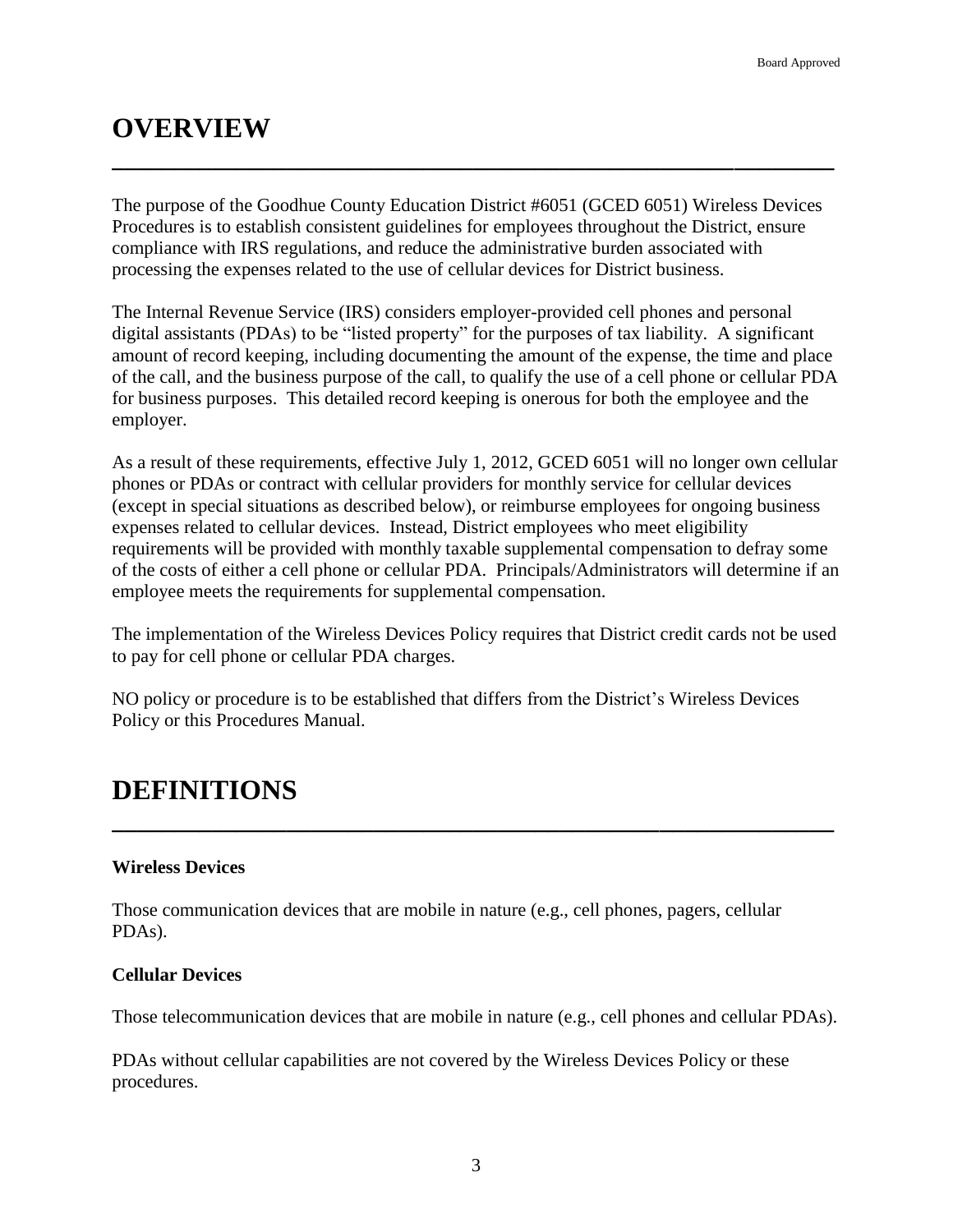### **GENERAL GUIDELINES**

#### **To Use a District Wireless Device or Obtain Supplemental Compensation**

All employees with a business-related need for a wireless device must carefully read this Manual to ensure understanding of and compliance with the outlined procedures, and complete and sign a Wireless Devices Option Form. The Director must indicate approval by signing the Wireless Devices Option Form.

**\_\_\_\_\_\_\_\_\_\_\_\_\_\_\_\_\_\_\_\_\_\_\_\_\_\_\_\_\_\_\_\_\_\_\_\_\_\_\_\_\_\_\_\_\_\_\_\_\_\_\_\_\_\_\_\_\_\_**

All requests will be processed through the Business Manager, 651-388-4441.

#### **Monthly Supplemental Compensation**

Eligible employees will receive either

\$30 for Basic cell phone or \$50 for Smart Phones in monthly supplemental compensation for cell phones, or \$70 for cell phones with HOTSPOT capabilities in monthly supplemental compensation for PDAs with cellular capacity. These payments will be spread across pay periods.

The monthly supplemental compensation is taxable income. Appropriate payroll taxes will be withheld from the supplemental amount and the amount of the compensation will be included on the employee's year-end W-2. The compensation does not constitute an increase to an employee's base pay, and would not be included in a calculation of percentage increase in base pay due to a raise, job upgrade, etc.

Employees who receive the monthly supplemental compensation will not receive any additional reimbursement for cell phone or cellular PDA expenses even if the monthly charges to the employee exceed the supplemental amount.

#### **District Wireless Devices**

**The District reserves the right to change or terminate the policy and procedures governing supplemental compensation at any time.**

### **ELIGIBILITY REQUIREMENTS**

The guiding principle for eligibility for supplemental compensation is that the use of a cell phone or cellular PDA by an employee is for the primary benefit of the District, rather than for the convenience of the employee.

**\_\_\_\_\_\_\_\_\_\_\_\_\_\_\_\_\_\_\_\_\_\_\_\_\_\_\_\_\_\_\_\_\_\_\_\_\_\_\_\_\_\_\_\_\_\_\_\_\_\_\_\_**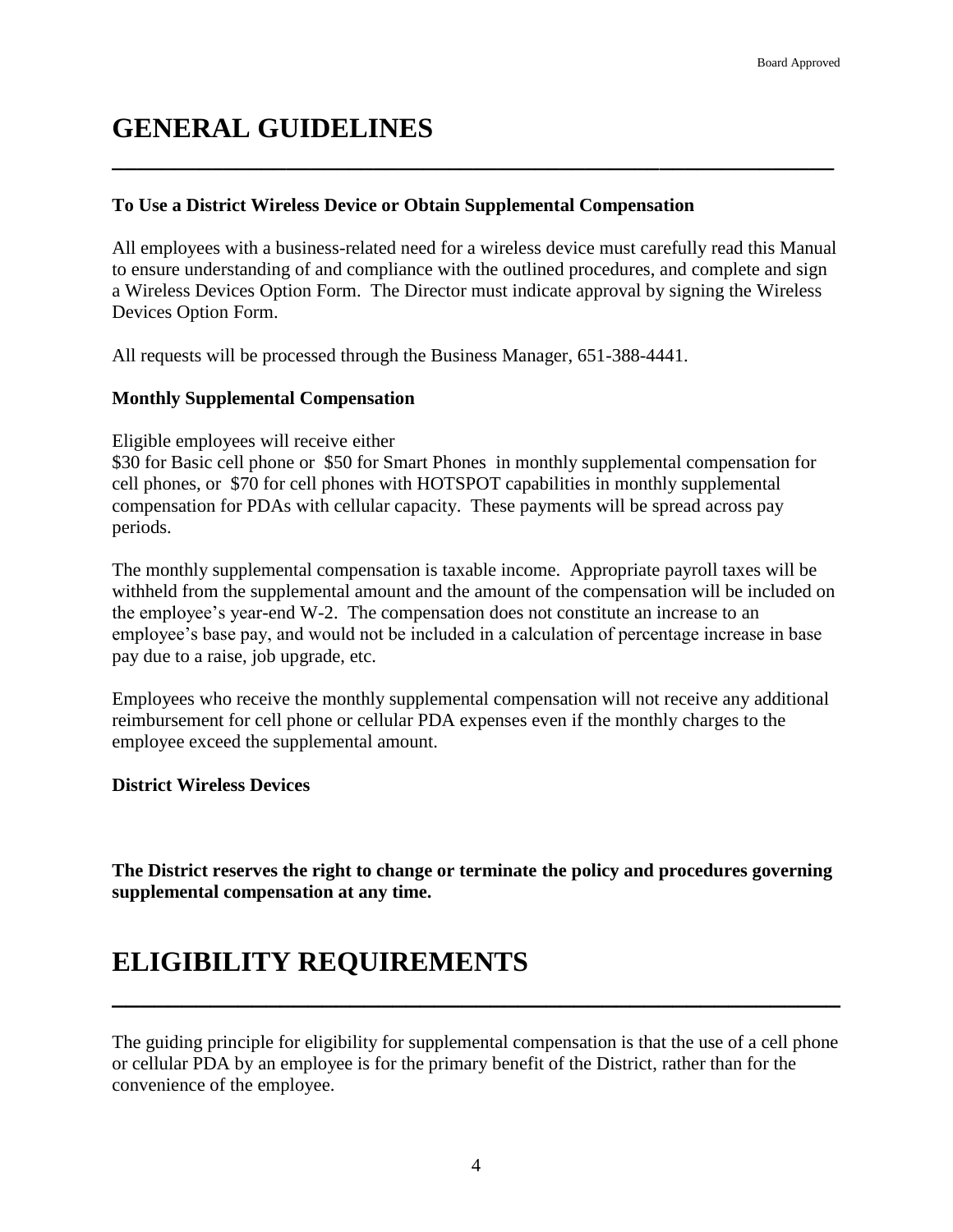Employees are eligible to receive supplemental compensation if they meet the following criteria:

- 1. The employee's job requires him or her to be readily accessible for frequent contact with the public and/or with District faculty, staff, or students; and
- 2. The employee's job limits his or her access to regular land-line telephones that would otherwise satisfy the required business communication needs.

Recipients of monthly supplemental compensation must notify the District of their cellular phone number and must continue to maintain and use a cellular device while receiving the supplemental compensation.

### **SUPPLEMENTAL COMPENSATION AMOUNT**

If an employee is eligible for supplemental compensation, the monthly amount that he or she receives will be determined by the amount of time that particular employee uses the cellular device to conduct District business. . The Director determines the level of compensation based on the employees job duties.

**\_\_\_\_\_\_\_\_\_\_\_\_\_\_\_\_\_\_\_\_\_\_\_\_\_\_\_\_\_\_\_\_\_\_\_\_\_\_\_\_\_\_\_\_\_\_\_\_\_\_\_\_**

### **ESTABLISHING THE SUPPLEMENT**

When an employee qualifies for supplemental compensation, the following procedures apply:

**\_\_\_\_\_\_\_\_\_\_\_\_\_\_\_\_\_\_\_\_\_\_\_\_\_\_\_\_\_\_\_\_\_\_\_\_\_\_\_\_\_\_\_\_\_\_\_\_\_\_\_\_**

- A. The Director must approve the supplement.
- B. The employee and Director must complete and sign the Wireless Devices Option Form (attached) with the following information:
	- 1. Employee Name, Building Name, and Supervisor Signature.
	- 2.
	- 3. The appropriate account code to which to charge the supplemental compensation as specified by the Principal/Administrator.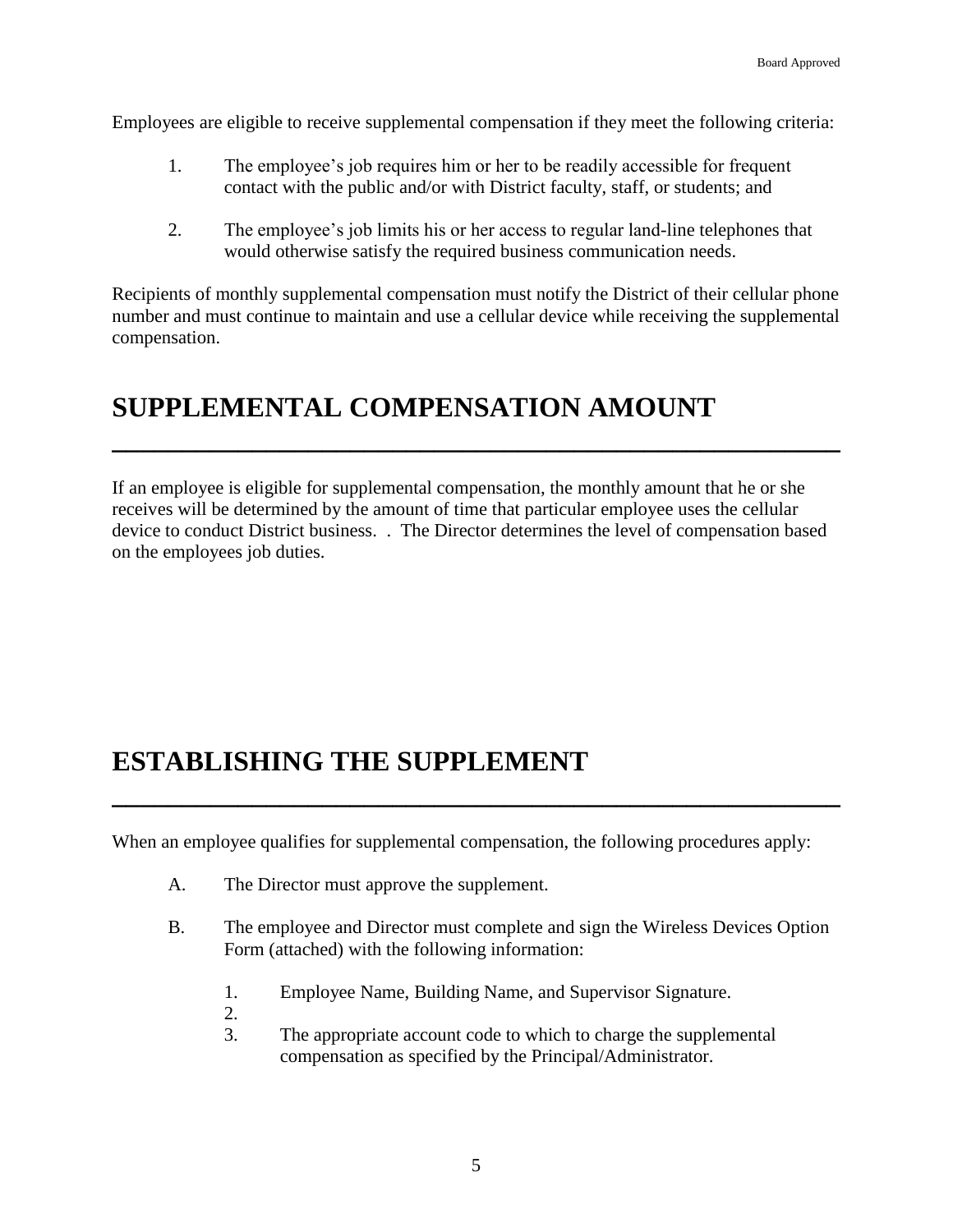- C. Documentation to support the decision to grant supplemental compensation must also be included on the Form.
- D. Supplemental compensation will be set up within the payroll system to expire on June 30 of each year.
- E. Director must conduct an annual review and document the continued business need for the supplement in addition to documenting their approval.
- F. The cost of the supplements should be included in the department's budget.

The Director is to implement these procedures and process changes immediately. The Director must work with the applicable employees to transition existing cell phone contracts to the individual no later than July 1, 2012. The major cell service providers do not charge a fee for this transfer, but may require establishing a new contract. No renewals or extensions of existing arrangements are allowed.

If there is a change in an employee's responsibilities that would disqualify him or her from continuing to receive supplemental compensation, the Director must contact the Business Manager immediately to cease the supplement, effective with the date the employee's responsibilities changed.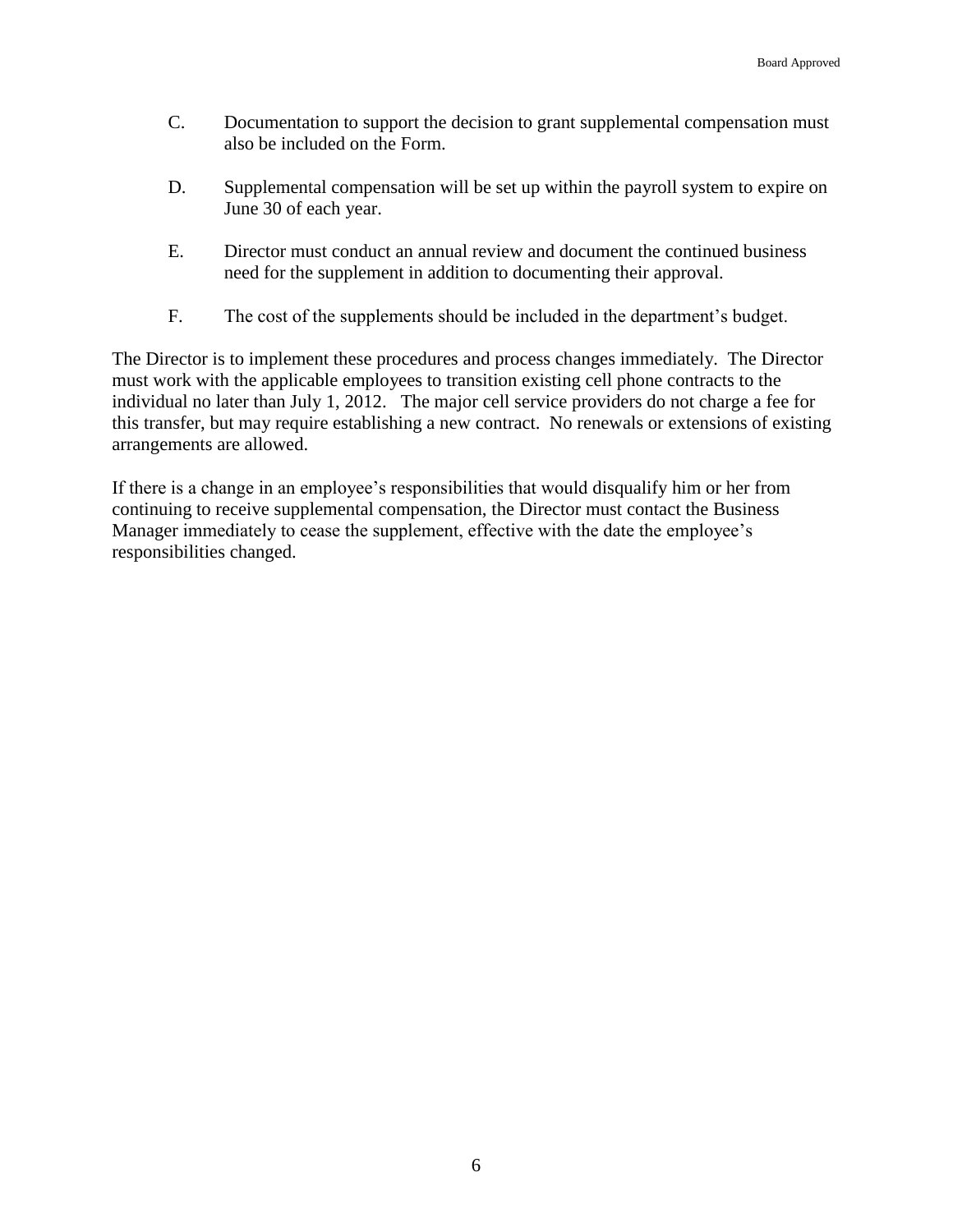### **CELLULAR SERVICE CONTRACTS AND EQUIPMENT**

**\_\_\_\_\_\_\_\_\_\_\_\_\_\_\_\_\_\_\_\_\_\_\_\_\_\_\_\_\_\_\_\_\_\_\_\_\_\_\_\_\_\_\_\_\_\_\_\_\_\_\_\_**

#### **Cellular Service Contracts**

Cellular service contracts entered into by employees will be personal contracts that will be the responsibility of the employee, not the District. All contracts for service must be taken out in the name of the employee receiving the supplemental compensation and not in the name of the District.

#### **Cellular Devices and Equipment**

District employees who receive supplemental compensation will be responsible for acquiring their own cellular devices and equipment. In all cases, the employee assumes ownership and all maintenance responsibility for the devices and equipment.

#### **Support for Cellular Devices and Equipment**

All support for cellular phones and PDAs must be provided by the cellular service company chosen by the employee. The District cannot offer any support for individually-owned cellular devices. The District will provide support for any District-provided software that is used on cellular devices to synchronize them with District email accounts, calendars, or other District systems and services.

#### **Payment**

The District will not provide direct payments to a vendor for the purchase of equipment or cellular devices for an individual employee. Additionally, the District will not enter into contracts with vendors for individual employee use of cellular services.

Individuals eligible for supplemental compensation should understand that they are personally liable for monthly charges or termination fees, regardless of employment status or any change in this reimbursement policy.

The District does not accept any responsibility for claims, charges or disputes between the service provider and the individual employee.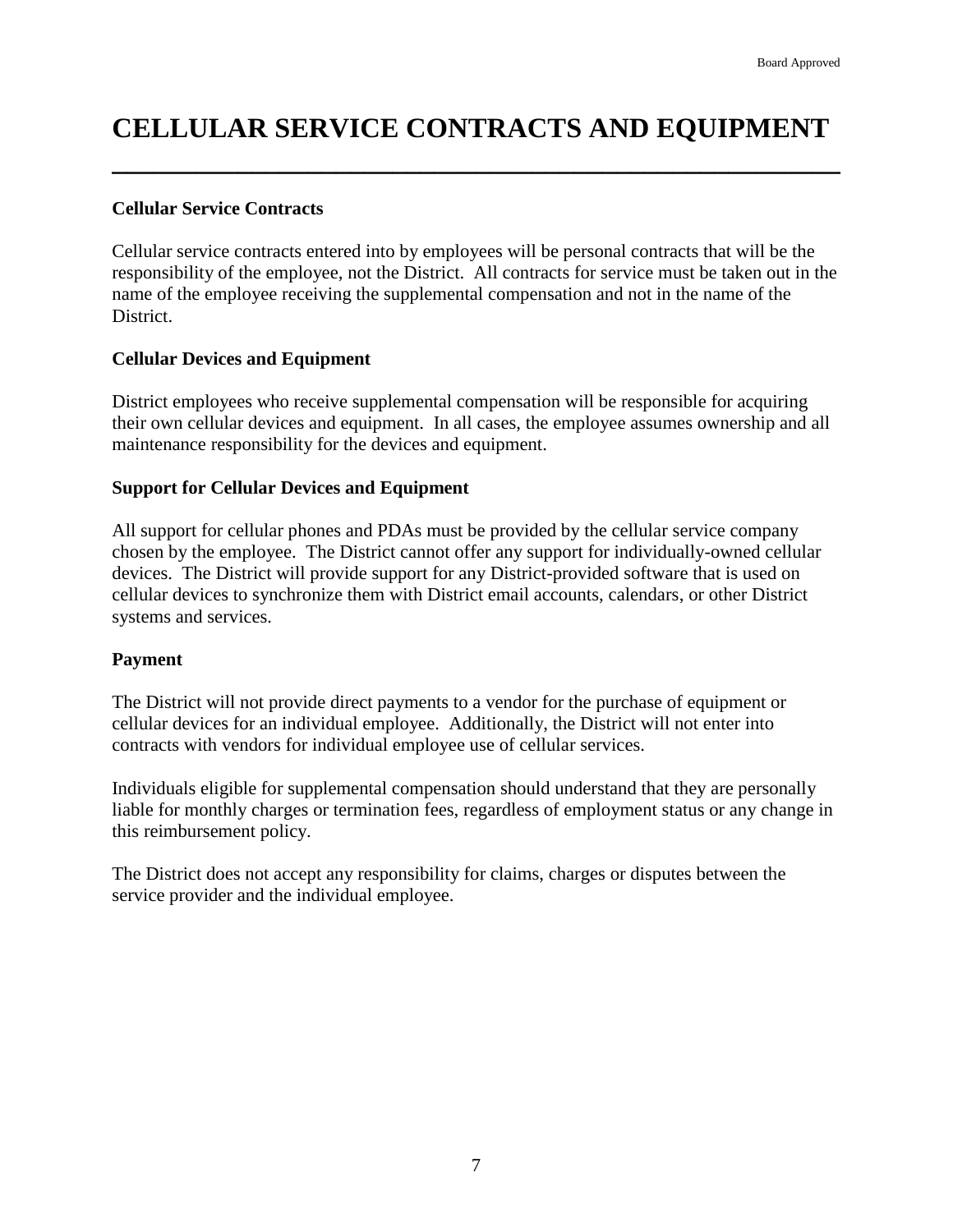### **USE OF CELLULAR DEVICES**

Because the cellular device will be owned by the employee, and the supplemental compensation is taxable, the phone or PDA may be used for both personal and business calls. The employee may use the supplemental compensation amount as he or she sees fit to pay for cellular service, and may purchase an individual or "family" plan.

**\_\_\_\_\_\_\_\_\_\_\_\_\_\_\_\_\_\_\_\_\_\_\_\_\_\_\_\_\_\_\_\_\_\_\_\_\_\_\_\_\_\_\_\_\_\_\_\_\_\_\_\_**

Use of the cellular device in any manner contrary to local, state or federal laws or rules will constitute misuse, and will result in immediate termination of the supplemental compensation.

**Phones must not be used while driving a vehicle.** If necessary, the employee should let someone else talk on the phone or pull over to the side of the road.

### **SPECIAL SITUATIONS**

Certain programs may have special needs that justify District-ownership of cell phones or PDAs with cellular capability. Cell phones located within vans used for student transportation are an example in which cellular devices may be assigned.

**\_\_\_\_\_\_\_\_\_\_\_\_\_\_\_\_\_\_\_\_\_\_\_\_\_\_\_\_\_\_\_\_\_\_\_\_\_\_\_\_\_\_\_\_\_\_\_\_\_\_\_\_**